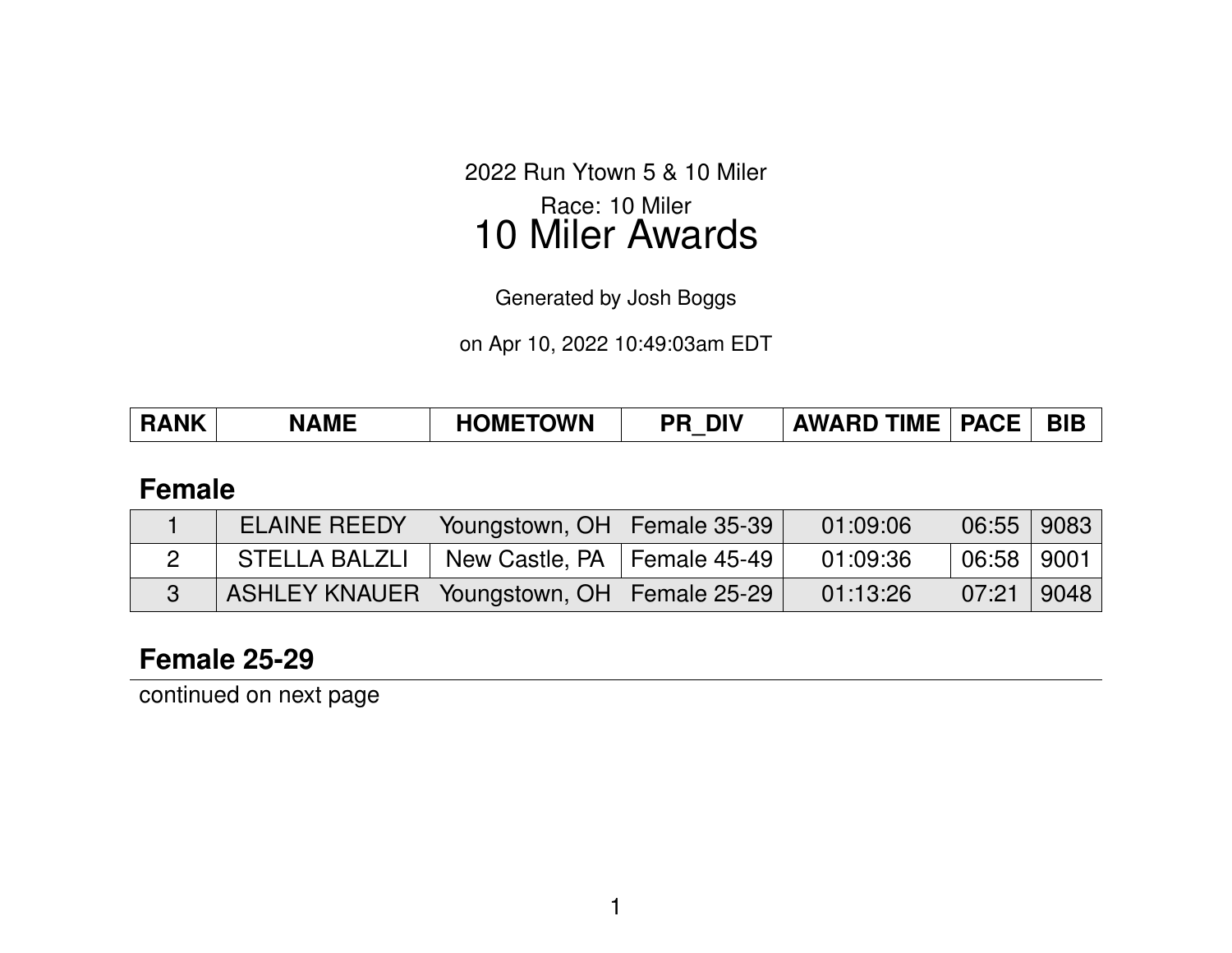| <b>RANK</b> | <b>NAME</b>          | <b>HOMETOWN</b>    | <b>PR DIV</b>       | <b>AWARD TIME   PACE</b> |                  | <b>BIB</b> |
|-------------|----------------------|--------------------|---------------------|--------------------------|------------------|------------|
|             | ASHLEY KNAUER        | Youngstown, OH     | Female 25-29        | 01:13:26                 | <del>07:21</del> | 9048       |
|             | <b>CARLY TEPSICK</b> | Struthers, OH      | Female 25-29        | 01:20:55                 | 08:06            | 9096       |
| 2           | <b>HAILEY BUFFA</b>  | Youngstown, OH     | <b>Female 25-29</b> | 01:36:27                 | 09:39            | 9010       |
| 3           | <b>ANDREA ZUBICK</b> | New Middletown, OH | <b>Female 25-29</b> | 01:36:47                 | 09:41            | 9102       |

### **Female 30-34**

| KELSEY KEMPERT     | Mayfield Heights, OH   Female 30-34 |              | 01:24:23 | 08:27        | 9046 |
|--------------------|-------------------------------------|--------------|----------|--------------|------|
| MEGAN KOSAR        | Greensburg, PA                      | Female 30-34 | 01:34:13 | 09:26   9050 |      |
| <b>KATIE GIRTS</b> | East Liverpool, OH                  | Female 30-34 | 01:37:09 | 09:43        | 9032 |

#### **Female 35-39**

| ELAINE REEDY            | Youngstown, OH | Female 35-39        | 01:09:06 | <del>06:55</del> | <del>9083</del> |
|-------------------------|----------------|---------------------|----------|------------------|-----------------|
| <b>HEATHER MILLIGAN</b> | Youngstown, OH | Female 35-39        | 01:22:44 | 08:17            | 9066            |
| <b>ERIN WILLGOHS</b>    | Salem, OH      | <b>Female 35-39</b> | 01:25:41 | 08:35            | 9100            |
| ALICIA PRIETO LANGARICA | Youngstown, OH | Female 35-39        | 01:48:23 | 10:51            | 9082            |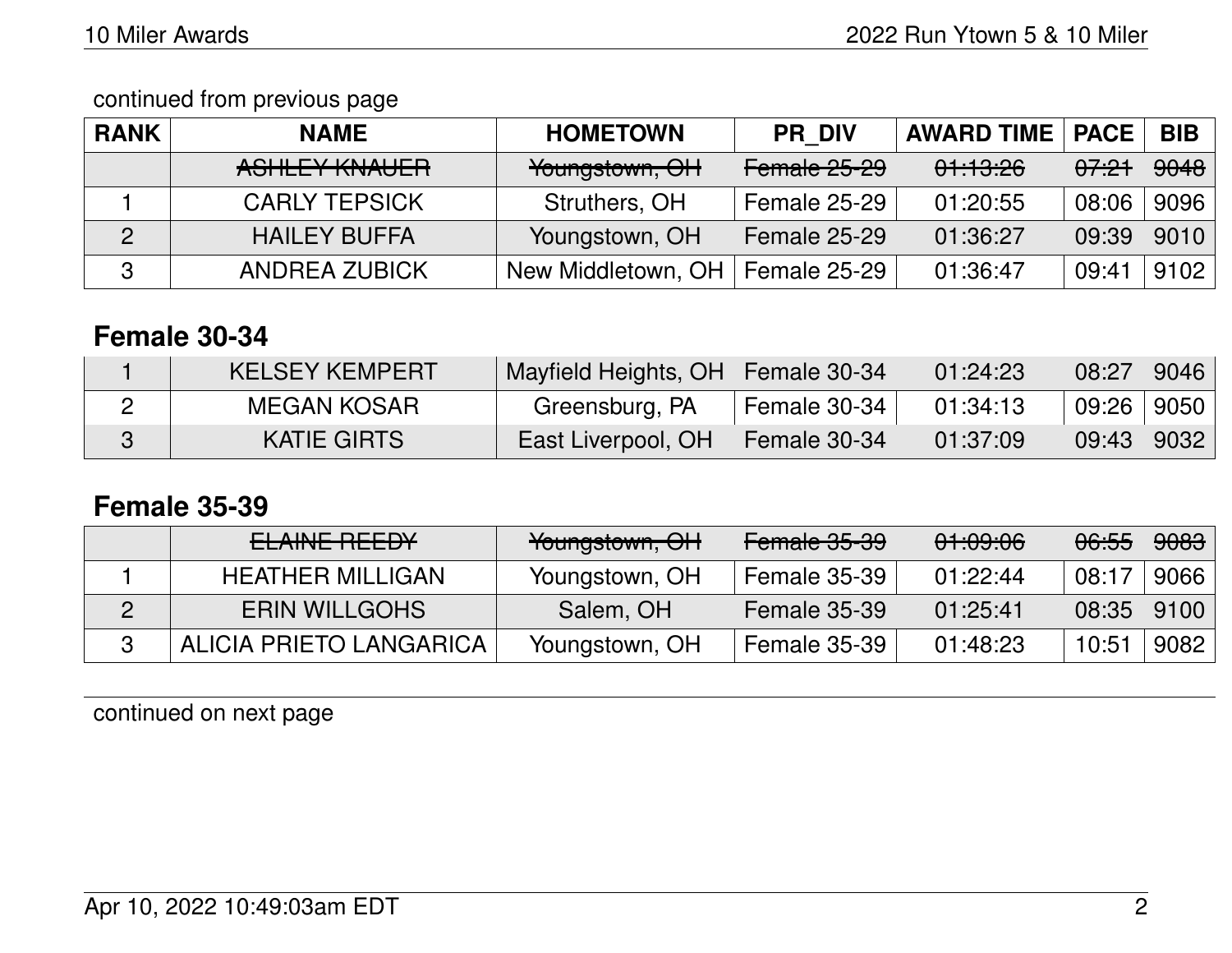| <b>RANK</b>   | <b>NAME</b>             | <b>HOMETOWN</b>    | <b>PR DIV</b> | <b>AWARD TIME   PACE</b> |       | <b>BIB</b> |
|---------------|-------------------------|--------------------|---------------|--------------------------|-------|------------|
|               | Female 40-44            |                    |               |                          |       |            |
|               | <b>NATALIE LARICCIA</b> | Canfield, OH       | Female 40-44  | 01:39:57                 | 10:00 | 9052       |
| $\mathcal{P}$ | <b>MEGHAN KIFER</b>     | Vienna, OH         | Female 40-44  | 01:40:34                 | 10:04 | 9047       |
| 3             | <b>JENNIFER HEANEY</b>  | West Middlesex, PA | Female 40-44  | 01:42:24                 | 10:15 | 9041       |

### **Female 45-49**

| [<br><u>JILLLA DALZLI</u> | New Castle, PA          | Female 45-49 | 01:09:36 | <del>06:58</del> | <del>9001</del> ⊣ |
|---------------------------|-------------------------|--------------|----------|------------------|-------------------|
| <b>MELANIE ROWLEY</b>     | Youngstown, OH          | Female 45-49 | 01:19:06 | $07:55$   9111   |                   |
| <b>KATIE GARGIULO</b>     | <b>Beaver Falls, PA</b> | Female 45-49 | 01:43:28 | 10:21            | 9030              |
| <b>TRICIA FURY</b>        | Warren, OH              | Female 45-49 | 01:44:57 | 10:30            | 9029              |

## **Female 50-54**

| <b>VALERIE SWEENEY</b> | Cortland, OH | Female 50-54 | 01:25:34 | 08:34 | 9095 |
|------------------------|--------------|--------------|----------|-------|------|
| LAURA LYTLE            | Farmdale, OH | Female 50-54 | 01:30:45 | 09:05 | 9057 |
| <b>AMY PALMER</b>      | Bolivar, OH  | Female 50-54 | 01:32:56 | 09:18 | 9074 |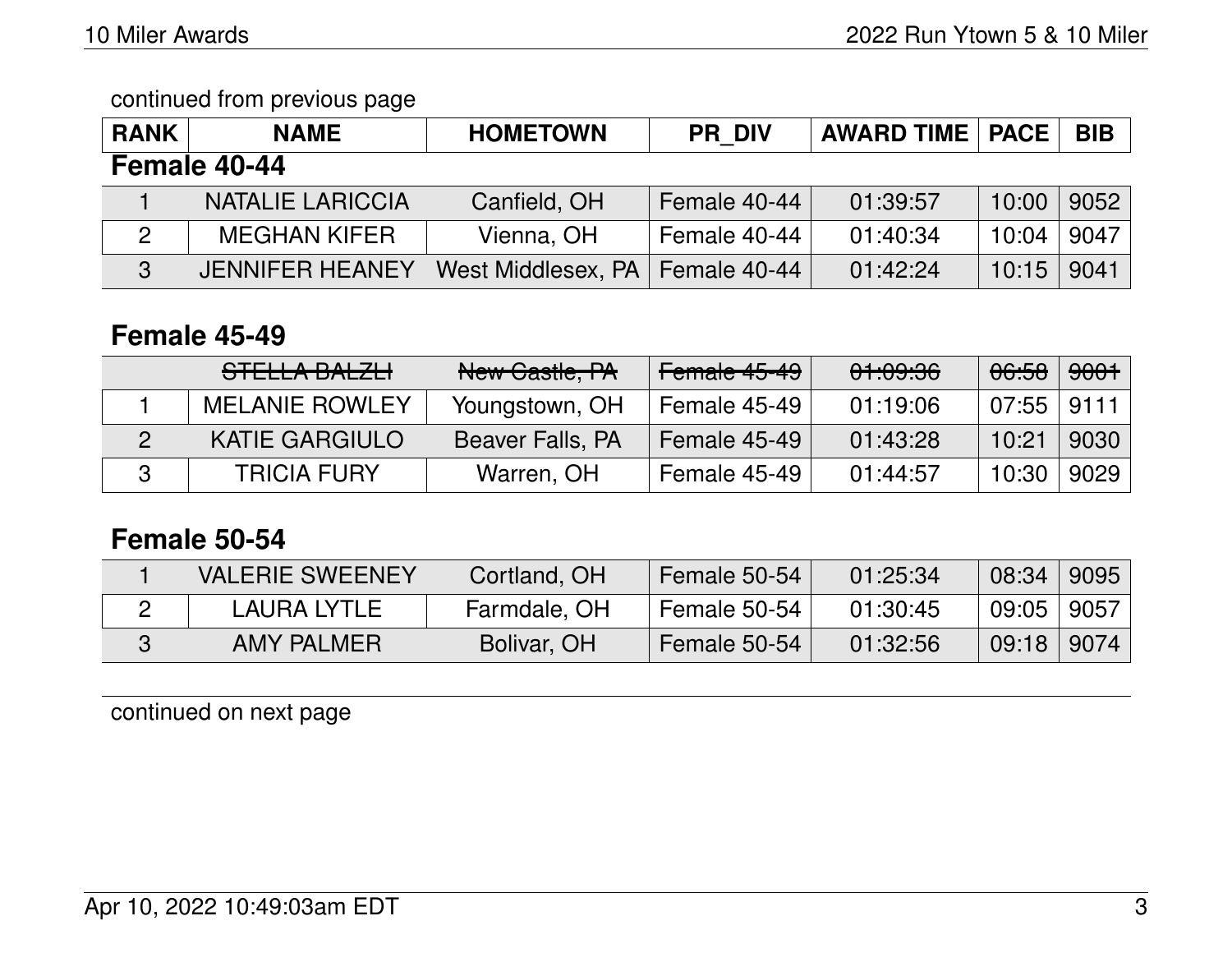| <b>RANK</b> | <b>NAME</b>          | <b>HOMETOWN</b> | <b>PR DIV</b>       | <b>AWARD TIME   PACE</b> |       | <b>BIB</b> |
|-------------|----------------------|-----------------|---------------------|--------------------------|-------|------------|
|             | <b>Female 55-59</b>  |                 |                     |                          |       |            |
|             | <b>JILL COX</b>      | Youngstown, OH  | <b>Female 55-59</b> | 01:36:59                 | 09:42 | 9015       |
|             | <b>SHARON GMUTZA</b> | Cortland, OH    | <b>Female 55-59</b> | 01:47:20                 | 10:44 | 9033       |

## **Female 60-64**

| <b>CHARLOTTE SERJAK</b> | New Castle, PA | Female 60-64 | 01:28:56 | 08:54 | 9087 |
|-------------------------|----------------|--------------|----------|-------|------|
| <b>MOIRA FAIR</b>       | Canfield, OH   | Female 60-64 | 01:31:25 | 09:09 | 9025 |
| <b>CYNTHIA KURTY</b>    | Youngstown, OH | Female 60-64 | 01:35:11 | 09:32 | 9107 |

# **Female 65 & Up**

| SHERYL MCCORMICK       | Poland, OH | Female 65 & Up | 01:40:53 | $10:06$   9063 |  |
|------------------------|------------|----------------|----------|----------------|--|
| <b>KAREN NAVOYOSKY</b> | Salem, OH  | Female 65 & Up | 02:15:23 | 13:33 9068     |  |

# **Male**

| CORBIN ROBY    | AUSTINTOWN, OH   Male 19 & Under |            | 00:56:45 | 05:41 | 9085 |
|----------------|----------------------------------|------------|----------|-------|------|
| DYLAN PETERSON | Lowellville, OH                  | Male 30-34 | 00:57:48 | 05:47 | 9077 |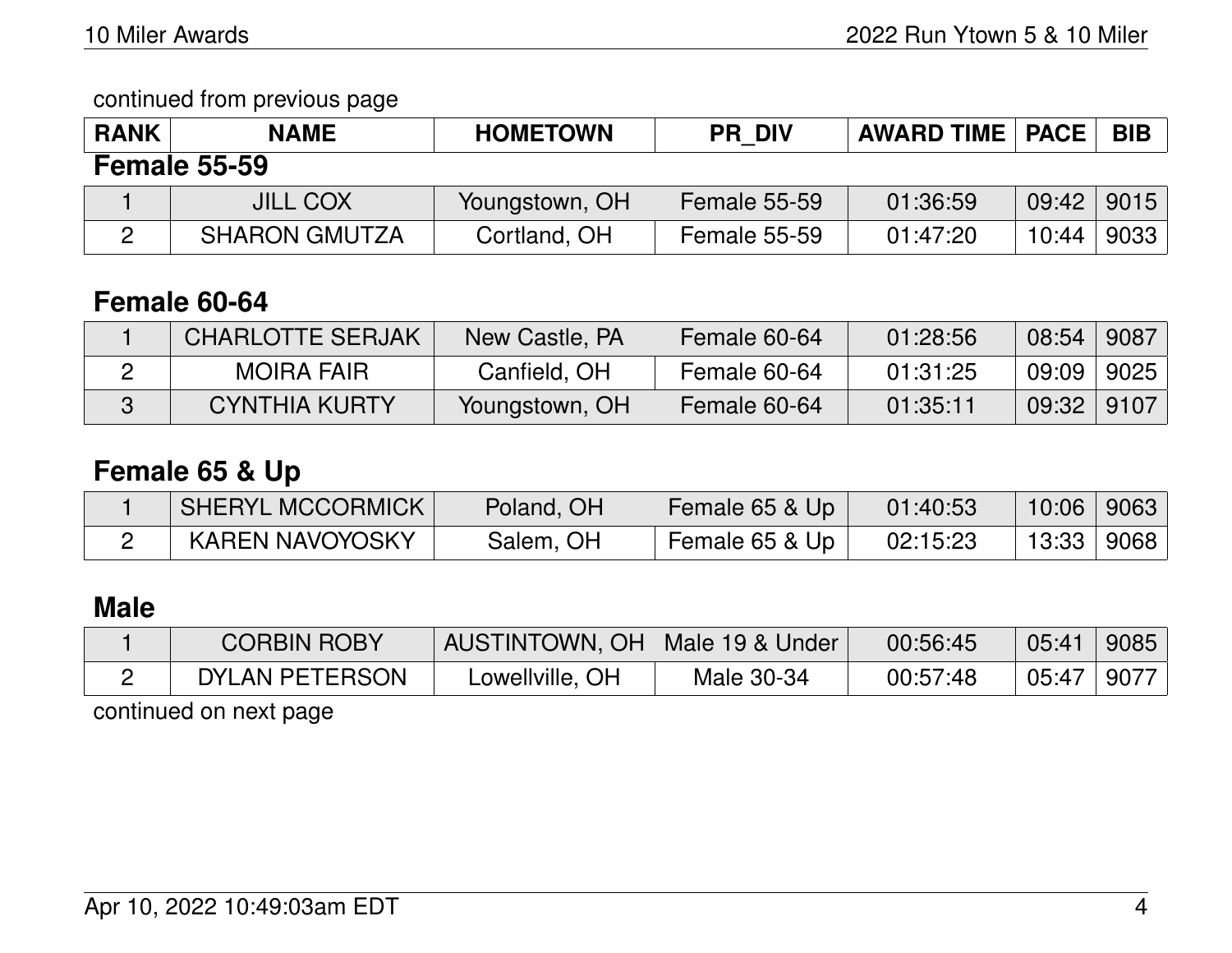| <b>RANK</b> | <b>NAME</b>          | <b>HOMETOWN</b> | <b>PR DIV</b> | AWARD TIME   PACE   BIB |                |  |
|-------------|----------------------|-----------------|---------------|-------------------------|----------------|--|
|             | <b>PETE STAFFORD</b> | BOARDMAN, OH    | Male 25-29    | 01:00:32                | $06:04$   9110 |  |

#### **Male 19 & Under**

|  | CODDINI DODV<br><del>TUUN NUUTUU</del> | ALICTINITOMMI OLI Mole 10 0 Lleder<br>$\sqrt{100}$ TINTOWN, OIT Miaic TJ & UNCT |  | $\bigcap \bigcup C$ . A<br><del>UU.JU.TJ</del> | $\triangle$ $\triangle$ $\triangle$ $\triangle$ $\triangle$ $\triangle$<br>ण्णः सा | <del>9085</del> |
|--|----------------------------------------|---------------------------------------------------------------------------------|--|------------------------------------------------|------------------------------------------------------------------------------------|-----------------|
|--|----------------------------------------|---------------------------------------------------------------------------------|--|------------------------------------------------|------------------------------------------------------------------------------------|-----------------|

#### **Male 20-24**

|  | <b>MARCEL PORACKY</b> | Canfield, OH | Male 20-24 | 01:22:02 | 08:13 | 908 |
|--|-----------------------|--------------|------------|----------|-------|-----|
|--|-----------------------|--------------|------------|----------|-------|-----|

#### **Male 25-29**

| <u>DETE CTAEFODD</u><br>TETE JIAH UNU | DOADDMAAN OLL<br><u>TUMMINI, UT</u> | Male 25-29 | <del>01:00:32</del> | <del>06:04</del> | <del>9110</del> |
|---------------------------------------|-------------------------------------|------------|---------------------|------------------|-----------------|
| <b>TYLER JOHNSTON</b>                 | Cleveland, OH                       | Male 25-29 | 01:05:52            | 06:36            | 9044            |
| <b>ANDREW PODBIELSKI</b>              | Darlington, PA                      | Male 25-29 | 01:10:23            | 07:03            | 9079            |
| <b>CARLO DEASCENTIS</b>               | Youngstown, OH                      | Male 25-29 | 01:16:22            | 07:39            | 9019            |

### **Male 30-34**

|                        | <b>NIL AN DETEDOONI</b> |                         | $M = 0.004$           | 0.57.40             | $\Delta$ E.A.      | $\triangle$ $\triangle$ $\overline{z}$ |  |  |  |
|------------------------|-------------------------|-------------------------|-----------------------|---------------------|--------------------|----------------------------------------|--|--|--|
|                        | <u>UTLANT LILITOUN</u>  | <b>LUWCIIVIIIC, UTT</b> | <del>Maic JU-J4</del> | <del>00.07.40</del> | 00. <del>4</del> 7 | 3011                                   |  |  |  |
| continued on novt nago |                         |                         |                       |                     |                    |                                        |  |  |  |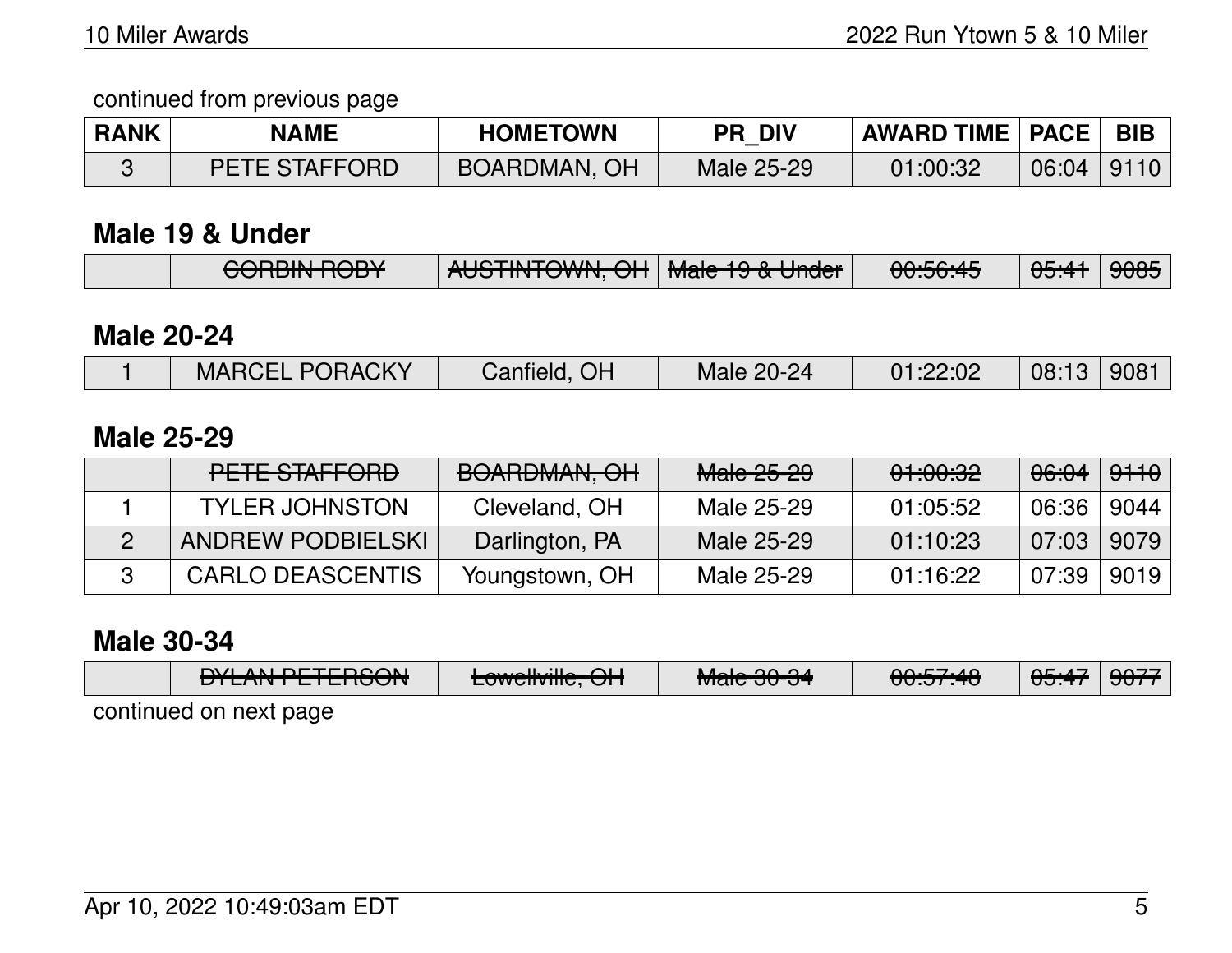continued from previous page

| <b>RANK</b> | <b>NAME</b>               | <b>HOMETOWN</b>                 | <b>PR DIV</b> | <b>AWARD TIME   PACE</b> |              | <b>BIB</b> |
|-------------|---------------------------|---------------------------------|---------------|--------------------------|--------------|------------|
|             | <b>BRANDON DOMAGALSKI</b> | Struthers, OH                   | Male 30-34    | 01:09:16                 | 06:56        | 9020       |
|             | <b>JIMMY BAGNOLA</b>      | Massillon, OH                   | Male 30-34    | 01:09:20                 | 06:56   9106 |            |
|             | DAVID FISER               | Cuyahoga Falls, OH   Male 30-34 |               | 01:10:17                 | 07:02        | 9026       |

# **Male 35-39**

| <b>MATTHEW LINSLEY</b> | East Palestine, OH   Male 35-39 |            | 01:12:52 | $07:18$   9053 |      |
|------------------------|---------------------------------|------------|----------|----------------|------|
| <b>JIM COOK</b>        | Youngstown, OH                  | Male 35-39 | 01:14:14 | $07:26$   9013 |      |
| <b>MARK LIPINSKY</b>   | Canfield, OH                    | Male 35-39 | 01:15:35 | 07:34          | 9054 |

## **Male 40-44**

| <b>TRAVIS SIMPSON</b> | Weirton, WV    | Male 40-44 | 01:00:52 | 06:06 | 9088 |
|-----------------------|----------------|------------|----------|-------|------|
| <b>ERIC BOURLIER</b>  | Girard, OH     | Male 40-44 | 01:15:30 | 07:34 | 9008 |
| <b>CHARLES BANNON</b> | Youngstown, OH | Male 40-44 | 01:17:19 | 07:44 | 9002 |

#### **Male 45-49**

| <b>CHAD STRONG</b>     | Youngstown, OH | Male 45-49 | 01:08:43 | 06:53 | 9094 |
|------------------------|----------------|------------|----------|-------|------|
| continued on next page |                |            |          |       |      |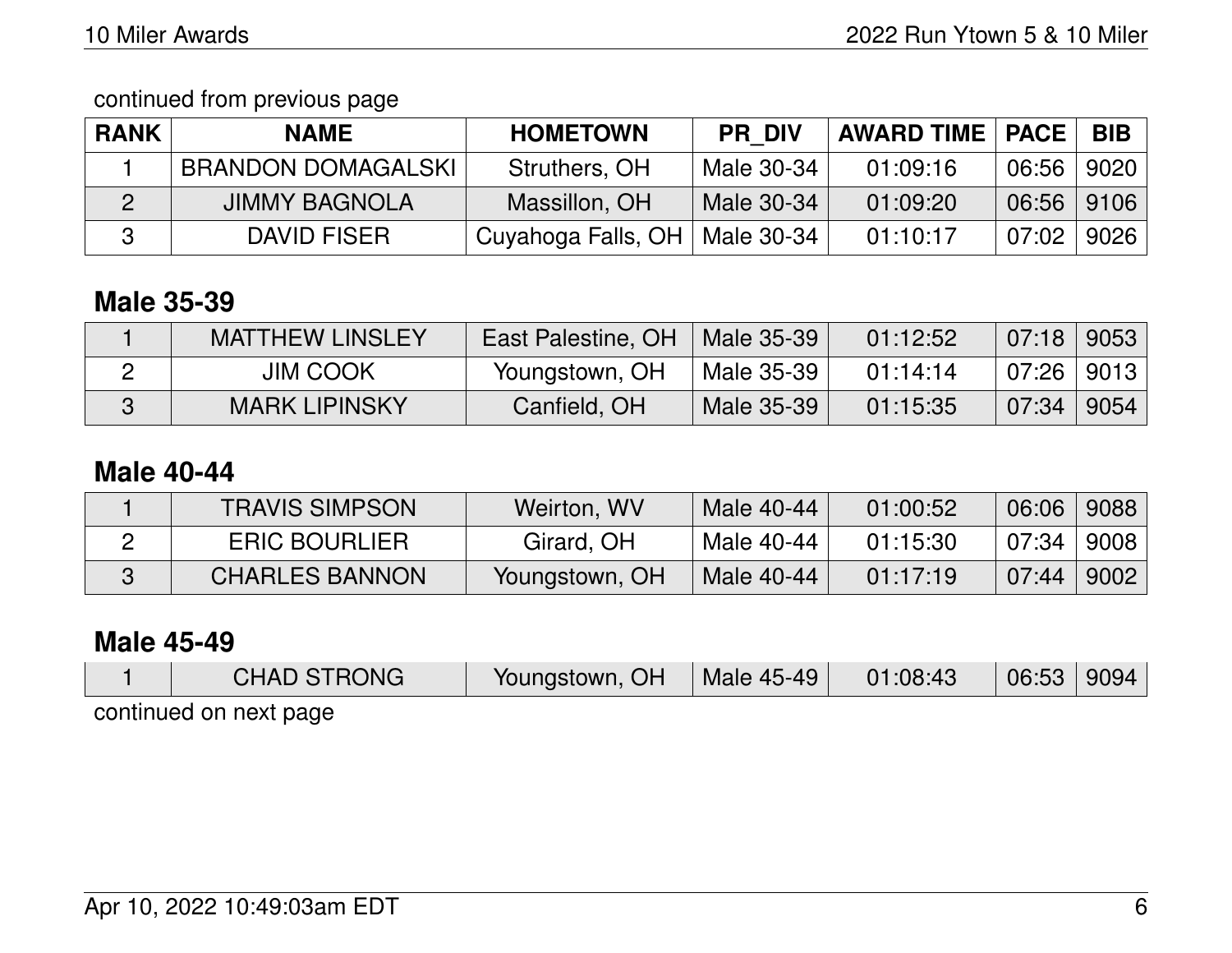| <b>RANK</b> | <b>NAME</b>             | <b>HOMETOWN</b>             | <b>PR DIV</b> | <b>AWARD TIME   PACE  </b> |              | <b>BIB</b> |
|-------------|-------------------------|-----------------------------|---------------|----------------------------|--------------|------------|
|             | <b>D. SAMUEL PICKEL</b> | Youngstown, OH   Male 45-49 |               | 01:13:22                   | 07:21   9078 |            |
|             | DAN VAN DUSSEN          | Boardman, OH                | Male 45-49    | 01:22:13                   | 08:14   9097 |            |

## **Male 50-54**

| DAVID GUERRA            | Mc Donald, OH  | Male 50-54   | 01:06:06 | 06:37   9035 |  |
|-------------------------|----------------|--------------|----------|--------------|--|
| <b>DOUGLAS BASINSKI</b> | Pittsburgh, PA | ' Male 50-54 | 01:08:37 | 06:52   9004 |  |
| <b>MICHAEL HANDEL</b>   | Youngstown, OH | Male 50-54   | 01:29:17 | 08:56   9103 |  |

### **Male 55-59**

| <b>SCOTT VINCENT</b>  | East Canton, OH | Male 55-59 | 01:30:49 | $09:05$   9098   |  |
|-----------------------|-----------------|------------|----------|------------------|--|
| <b>BRIAN HAMBRICK</b> | Youngstown, OH  | Male 55-59 | 01:31:57 | │09:12 │9109 │   |  |
| <b>BRIAN BONHOMME</b> | Youngstown, OH  | Male 55-59 | 01:34:48 | $09:29$   $9007$ |  |

## **Male 60-64**

| <b>TOM GRANTONIC</b> | BOARDMAN, OH   Male 60-64 |            | 01:10:59 | $07:06$ 9034 |  |
|----------------------|---------------------------|------------|----------|--------------|--|
| <b>JERRY KOSAR</b>   | Butler, PA                | Male 60-64 | 01:16:54 | 07:42   9049 |  |